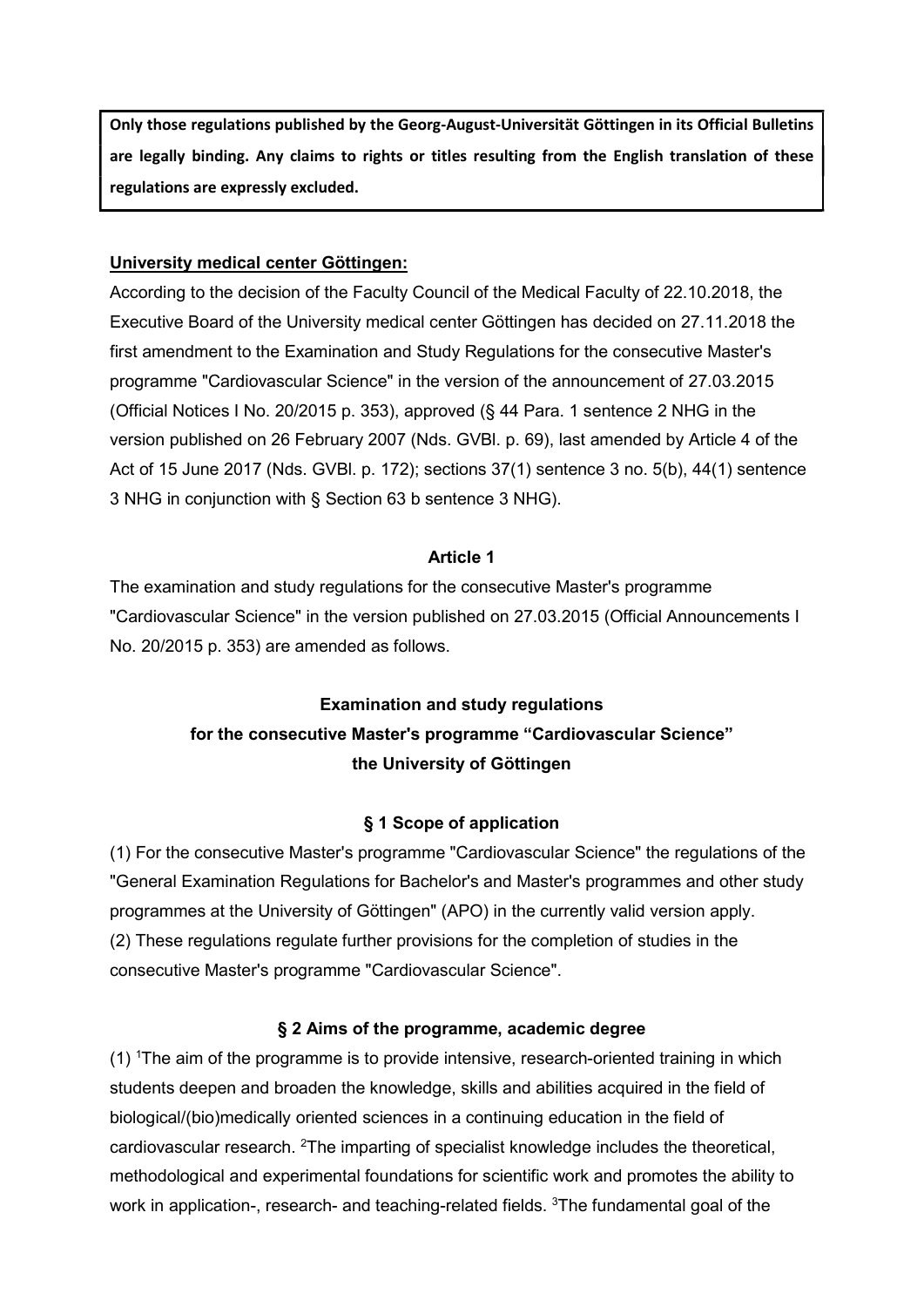"Cardiovascular Science" course is to produce graduates who are able to meet the challenges of modern cardiovascular research at various levels, both nationally and internationally. <sup>4</sup>This is ensured by the structured curriculum, which is divided into five theoretical compulsory modules, three practical laboratory units, additional elective modules and the final Master's thesis.  $5$ An important principle of the programme is to create a common, sound basis for all students by means of the first two basic modules, which deal with the development, structure, function and regulation of the cardiovascular system at organ and molecular level. <sup>6</sup>Based on this, knowledge about the pathophysiology of cardiovascular diseases and their therapies is imparted. <sup>7</sup> In the last module, the knowledge acquired up to this point is integrated into current issues and approaches in cardiovascular research. <sup>8</sup>Not only basic cardiovascular research is taken into account, students are also taught about translational research, clinical studies and the specifics of industrial research.  $9$ Another important element of the program is the large practical part.  $10$ In total, students spend 24 weeks of one-to-one supervised practical training in the research laboratories before beginning their Master's thesis, giving them the opportunity not only to acquire a wide variety of methodological skills, but also to gain a first realistic insight into the job description of a scientist. <sup>11</sup>These internships also include intensive training in scientific writing. <sup>12</sup>The knowledge trained and acquired in this practical part of the programme is finally refined in the Master's thesis.

(2) <sup>1</sup>The Master's examination in the research-oriented degree programme is intended to determine whether the candidates to be examined have acquired the in-depth specialist knowledge required for the transition to professional practice, have an overview of the specialist contexts and, as experts, understand how to apply more in-depth scientific methods and findings in order to be able to work as a researcher in a specialised professional field. <sup>2</sup>The graduates of the Master's programme are predominantly active in basic cardiovascular research and translational/clinical research in the Academy, in preclinical and clinical research in the pharmaceutical industry, in research and development in the biotechnology sector, as well as in science management in companies, administration and research institutions. <sup>3</sup>These fields of activity are conceivable both nationally and internationally due to the teaching language English.

(3) <sup>1</sup>By dealing with the fundamentals of cardiovascular research, the development and therapy of cardiovascular diseases and research at university institutions and industry, students of the Master's programme "Cardiovascular Science" not only acquire a broad subject-related knowledge, but are also encouraged to become involved in civil society and to develop their own personality. <sup>2</sup>The students learn the legal principles and the confidential handling of patient-related data. <sup>3</sup>At the same time, they will practice the integration of legal and ethical aspects in scientific decision-making.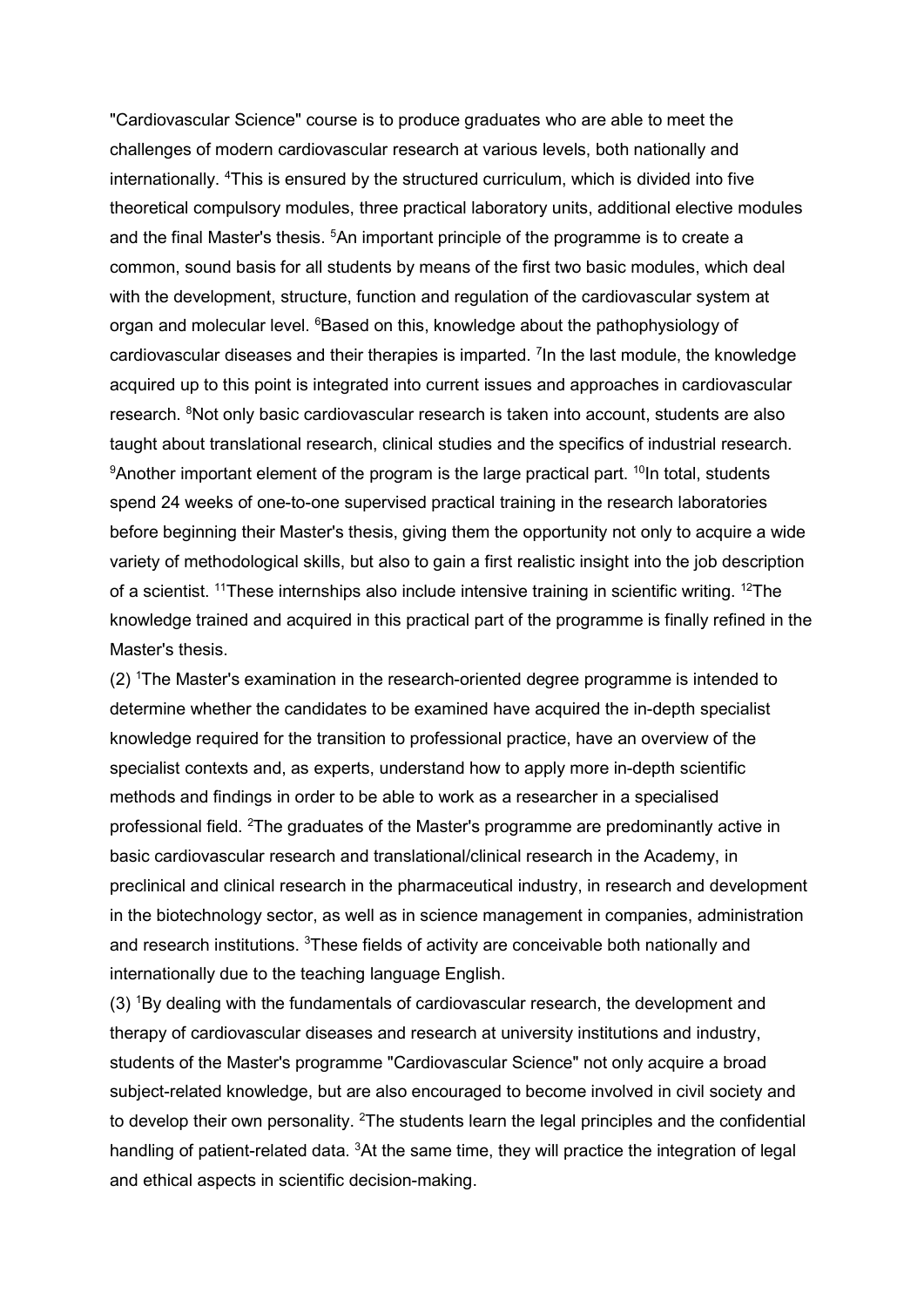(4) After passing the Master's examination, the University of Göttingen awards the degree "Master of Science", abbreviated "M.Sc.".

# § 3 Start of programme, Duration of Studies, Study Sections

(1) The course of study begins in the winter semester.

(2) The standard period of study is four semesters.

(3) The course of study is not suitable for part-time students.

(4) Until the successful completion of the Master's examination, the course of study comprises 120 credits (ECTS credits; abbreviated: C), which are distributed as follows:

- a. on the course of study 77 C,
- b. on the professionalisation area 13 C and
- c. on the master thesis 30 C.

(5) <sup>1</sup>The study and examination achievements are to be completed in compulsory and optional modules. <sup>2</sup>These are specified in the module overview (Annex I). <sup>3</sup>The module list shall be published separately; it shall form part of these regulations insofar as the modules are listed in the module overview (Annex I).

(6) The language of instruction and examination shall be English.

#### § 4 Organisation of Teaching

(1) The rule group size in the course types used in the course is

- a) for lectures and seminars: 25,
- b) for tutorials: 25,
- c) for traineeships: 15,
- d) for laboratory rotations: 1 (individual supervision).

(2) The curriculum is divided into at least nine modules in accordance with the module overview, namely five scientifically-theoretically oriented (theoretical modules; 42 C in total), three scientifically-practically oriented (practical modules; 35 C in total) and at least one module in the area of professionalization (13 C in total) as well as the preparation of the Master's thesis (30 C).

(3) Deviating from the announced period of lecture, times for classroom teaching in the Master's programme "Cardiovascular Science" which exceed the generally fixed lecture times of the University of Göttingen may also be used.

(4) <sup>1</sup>The modules M.CVS.001, M.CVS.002 and M.CVS.003 each contain two-month research projects, which can be freely selected from a broad range of all working groups involved in the programme, but also from working groups from Germany and abroad, and which should cover different fields of work in terms of content and methodology. <sup>2</sup>The independent research projects take place in a research laboratory of the working groups involved in the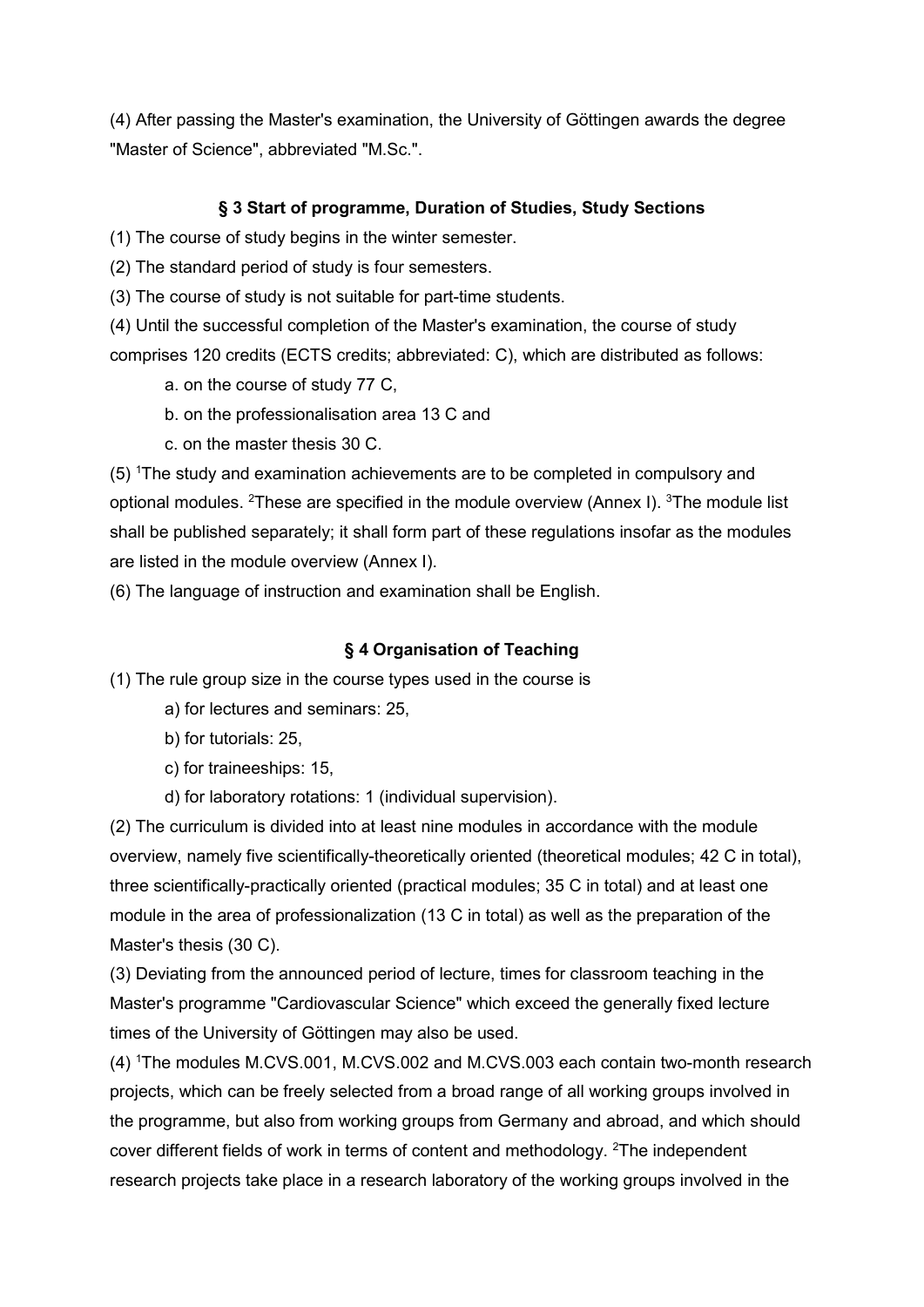programme and are individually supervised. <sup>3</sup>Students are involved in the scientific laboratory operations and spend an average of about 6 hours a day in the laboratory; for individual project supervision, the teaching staff plans to spend an average of one hour per day teaching. <sup>4</sup>Students prepare a scientific report on each of the research projects visited.

## § 5 Study and examination guidance

(1) Academic advising is the responsibility of the teachers involved in the course of study, the student advisors and the program coordinator.

(2) The office of the Dean of Studies has the particular task of supporting individual study planning, providing information and advising students on questions relevant to their studies. (3) The university's central student advisory office is responsible for general student advisory

services, especially in the case of inter-faculty questions.

(4) Students should take advantage of subject-specific study guidance, especially in the following cases:

- for study planning,
- after failing examinations.

# § 6 Form of examination papers; registration and deregistration; assessments

(1) In addition to the examination performances permitted under the provisions of the APO, lab report and portfolio may be provided as subject-specific examination performances:

a) Lab report: A comprehensive written report in English, structured in the form of a scientific publication (short summary, introduction, material and methods, results, discussion, bibliography, and, if applicable, appendices), from which the project carried out together with the results obtained can be clearly traced.

b) 1A portfolio ("document folder") serves to document the course of studies in a reflective and commenting manner. 2 Various shorter tasks are summarized in a portfolio (e.g. lesson plans, reflections on homework, reading summaries; multimedia works can also be included).

(2) Notwithstanding § 15, section 14, letter f) APO, the mark of an individual performance of the candidate in the MC procedure is as follows, provided that the minimum number of correctly answered MC questions or points to be obtained, as required by § 15, section 15, letter e), has been achieved

- "very good" (1.0) if he is at least 90 percent,
- "very good" (1.3) if it is at least 80 but less than 90 percent,
- "good" (1.7), if it is at least 70 but less than 80 percent,
- "good" (2.0) if it is at least 60 but less than 60 percent,
- "good" (2.3) if it is at least 50 but less than 60 percent,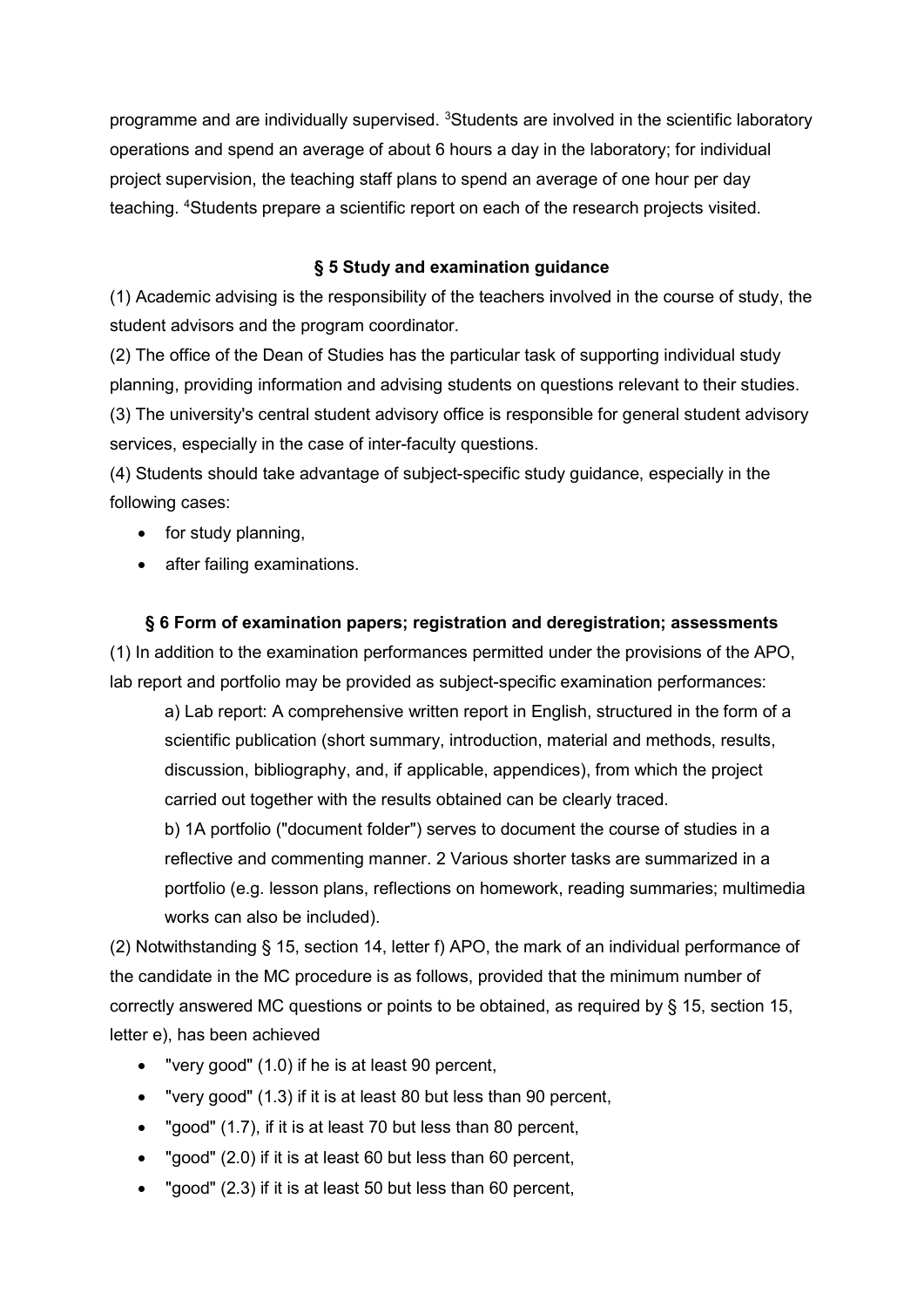- "satisfactory" (2.7) if it is at least 40 but less than 50 percent,
- "satisfactory" (3.0) if it is at least 30 but less than 40 percent,
- "satisfactory" (3.3) if it is at least 20 but less than 30 percent,
- "sufficient" (3.7) if it is at least 10 but less than 20 percent,
- "sufficient" (4.0), if it has no or less than 10

has answered the MC-tasks that go beyond this correctly or has reached the points that go beyond this.

#### § 7 Admission to the Master's thesis

(1) <sup>1</sup>The prerequisite for admission to the Master's thesis is the successful completion of compulsory and optional modules of the course of study totalling at least 67 C. <sup>2</sup>The modules M.CVS.101, M.CVS.102, M.CVS.201 and M.CVS.301 as well as M.CVS.001 and M.CVS.002 must have been successfully completed.

(2) <sup>1</sup>Application for admission to the Master's thesis must be made to the Office of the Dean of Studies. <sup>2</sup>The following documents must be enclosed:

a) Proof of fulfilment of the requirements specified in paragraph 1,

b) the proposed topic for the Master's thesis,

c) a proposal for the primary carer and the secondary carer

d) a written confirmation from the primary carer and the secondary carer

e) a statement that it is not the case that the Master's examination in the same or a comparable Master's programme at a higher education institution in Germany or abroad has been definitively failed or is deemed to have been definitively failed

 $3$ The proposals under letters b) and c) as well as the proof under letter d) are dispensable if the student assures that he or she has not found a supervisor. <sup>4</sup>In this case, the Examination Board will appoint supervisors and determine the topic of the Master's thesis.

 $(3)$  <sup>1</sup>The examination board shall decide on admission. <sup>2</sup>Admission shall be refused if the admission requirements are not met or if the Master's examination in the same course of study or in a comparable Master's course of study at a university in Germany or abroad has been definitively failed.

#### § 8 Master's thesis

(1) <sup>1</sup>By means of the written Master's thesis, the candidate shall demonstrate that he or she is able to work on a scientific topic within the specified period of time using the methods of his or her field of study, to develop an independent, scientifically sound judgement, to arrive at scientifically sound statements and to present the results appropriately in terms of language and form. <sup>2</sup>Achieving the Master's thesis will earn 30 C.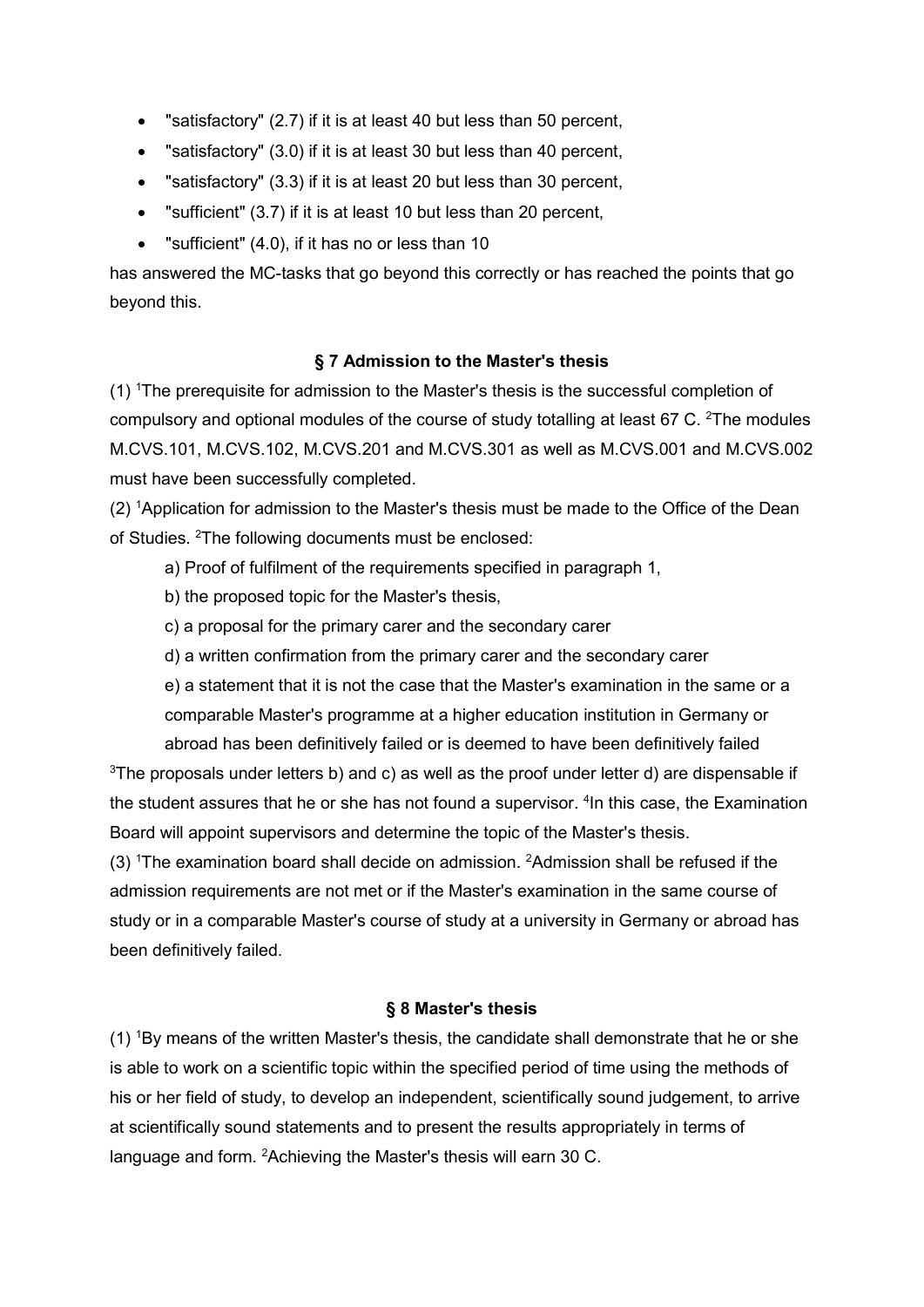(2) <sup>1</sup>The provisional topic of the Master's thesis must be agreed with the first supervisor to be proposed and must be submitted to the examination board with a confirmation of the second supervisor to be proposed. <sup>2</sup>If the candidate does not find a tutor, the examination board will determine one and a topic. <sup>3</sup>The candidate must be heard when the topic is chosen. <sup>4</sup>The right to propose a topic does not constitute a legal claim. <sup>5</sup>The topic of the Master's thesis is decided by the examination board. <sup>6</sup>The date of issue must be recorded.

(3) <sup>1</sup>The Master's thesis is completed within 6 months. <sup>2</sup>At the request of the candidate, the Examination Commission may, in agreement with the first supervisor, extend the processing time by a maximum of 8 weeks if there is an important reason for which the candidate is not responsible. <sup>3</sup>An important reason is usually an illness that must be reported immediately and documented by a doctor's certificate.

(4) <sup>1</sup>The topic can only be returned once and only within the first 4 weeks of the processing time.  ${}^{2}$ A new topic is to be agreed upon immediately, at the latest however within 4 weeks. <sup>3</sup>In the event of the Master's thesis being repeated, the topic may only be returned in accordance with sentence 1 if the person to be examined has not made use of this option in the first attempt at examination.

(5) <sup>1</sup>The Master's thesis must be submitted in triplicate to the office of the course of study in due time and in electronic form in accordance with the APO.  ${}^{2}$ The time of submission shall be recorded. <sup>3</sup>When submitting the thesis, the candidate must confirm in writing that he or she has written the thesis independently and has not used any sources or aids other than those specified.

(6) The Master's thesis must be written in English.

 $(7)$  <sup>1</sup>The office will forward the Master's thesis to the first supervisor and the second supervisor as reviewers.  ${}^{2}$ Each reviewer shall award a grade.  ${}^{3}$ The duration of the assessment procedure should not exceed four weeks.

# § 9 Overall result of the Master's examination; repeatability of examinations

(1) The Master's examination is passed if at least 120 C have been acquired and all required module examinations and the Master's thesis have been passed.

(2) It is not possible to repeat examinations which have been passed for the purpose of improving grades; the provision of § 16 a Paragraph 3 Sentence 2 of the APO remains unaffected.

(3) The Master's thesis which has not been passed may only be repeated once.

(4) In addition to the cases specified in the APO, the right to be examined shall be definitively extinguished if, by the end of the 8th semester, not all of the performances required to pass the Master's examination have been successfully completed.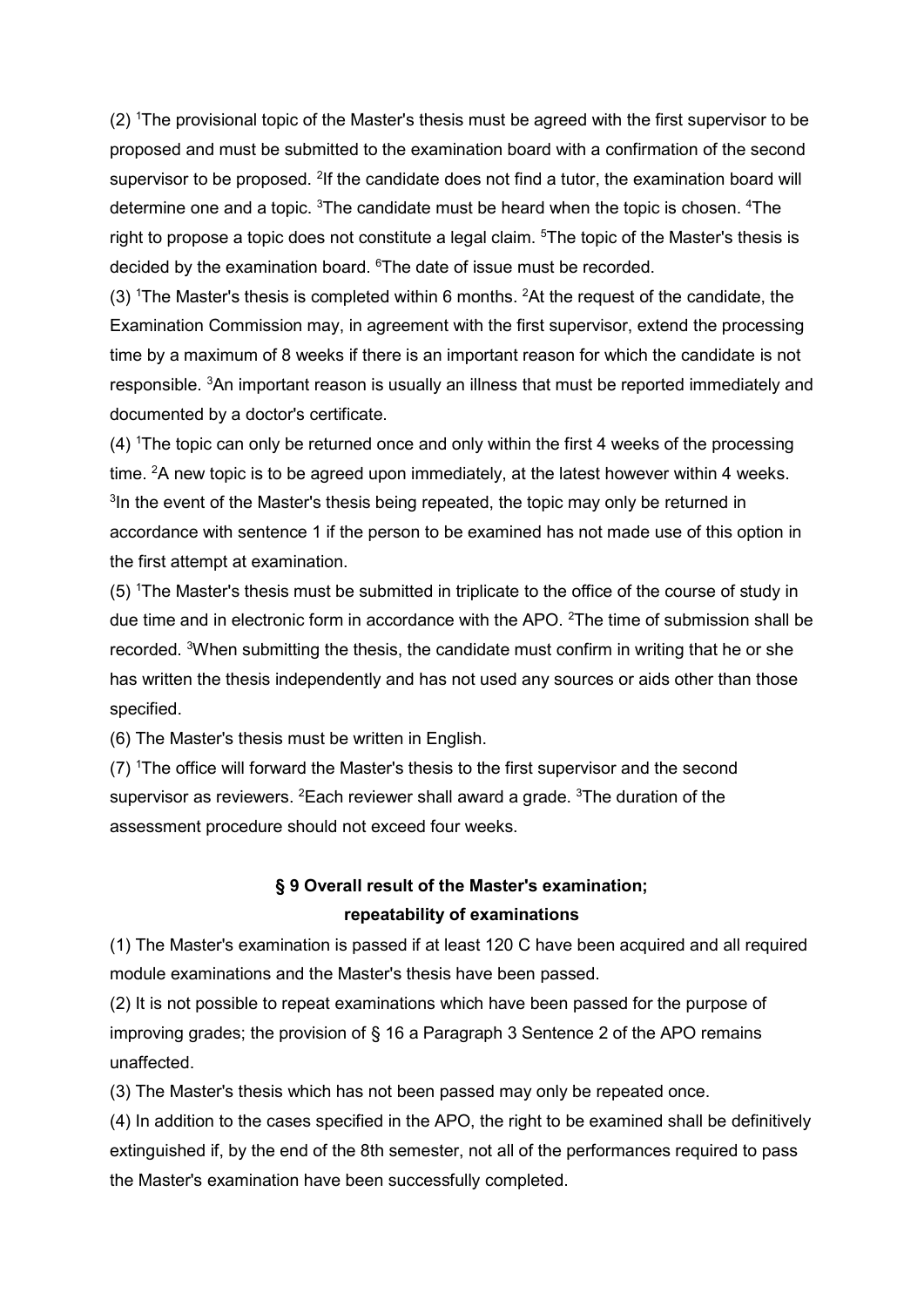(5) The overall result "With Distinction" shall be awarded if the Master's thesis has been graded 1.0 and the overall result of the Master's examination is 1.2 or better.

#### § 10 Examination board

(1) <sup>1</sup>The Examination Commission shall consist of five members appointed by the group representatives in the Faculty Council of the Faculty of Medicine, namely three members of the university teachers' group, one member of the staff group and one member of the student group. <sup>2</sup>At the same time, a deputy is appointed for each member. <sup>3</sup>If a member or a deputy member retires prematurely, a replacement shall be appointed for the remaining term of office.

(2) <sup>1</sup>The conduct and organisation of the examination procedure is delegated to the office of the Dean of Studies, without prejudice to the powers of the Dean of Studies. <sup>2</sup>The office shall also keep the examination files.

(3) The examination board shall elect a chairperson and a deputy chairperson from the group of university teachers.

(4) Current business may be delegated to the chairperson.

#### § 11 Entry into force; transitional provisions

(1) These Regulations shall enter into force on 01.10.2015 following their publication in the Official Notices I of the University of Göttingen.

(2) <sup>1</sup>Students who began their studies before an amendment to these Examination and Programme Regulations came into effect and who were continuously enrolled in this Programme will be examined according to the Examination and Programme Regulations in the version valid before this amendment came into effect. <sup>2</sup>In the case of examinations that are still to be taken, this does not apply to module overviews and lists, unless the protection of the confidence of a student requires a different decision by the examination board. <sup>3</sup>A different decision is possible in particular in cases in which an examination can be repeated or in which a compulsory or required elective module has been significantly changed or cancelled. <sup>4</sup>The examination board may make general regulations in this regard. <sup>5</sup>Examinations in accordance with these regulations in the version valid prior to the entry into force of an amendment shall be held for the last time in the fourth semester after the entry into force of the amendment. <sup>6</sup>Upon application, students under sentence 1 shall be examined as a whole in accordance with the provisions of the amended regulations.